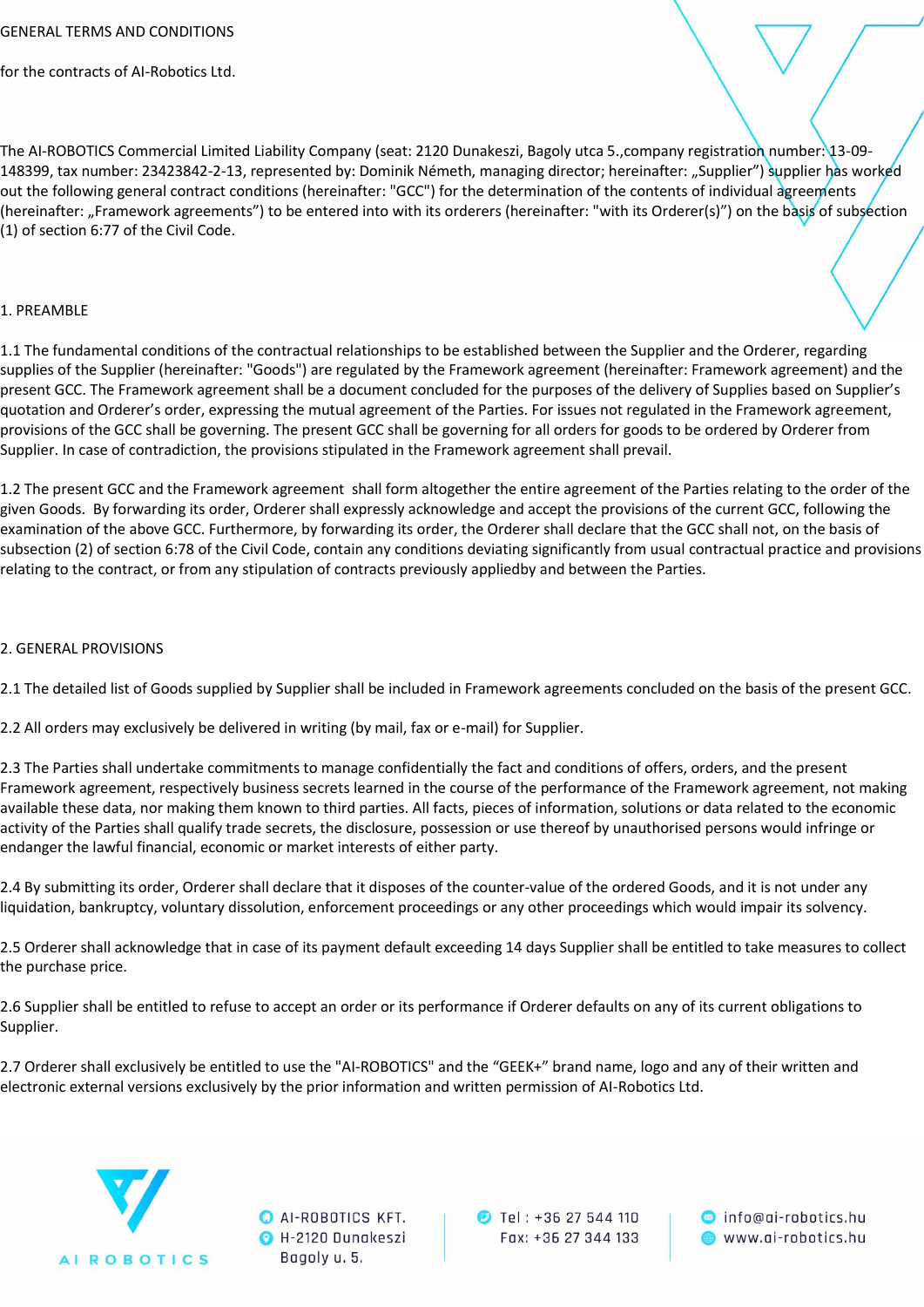2.8 Supplier shall reserve the right to refuse any individual order below HUF 1.000.000 net value or to request the submission of a supplementary order in order to achieve or exceed this value. The items of a single order shall be delivered to one delivery address only. If the requested delivery address is different from the standard delivery address of the Orderer, the emerging extra costs may be devolved by Supplier to Orderer.

#### 3. SUPPLIER'S OBLIGATIONS

3.1 Any delivery shall exclusively be performed according to the delivery conditions of Supplier, subject to deviations stipulated in the Framework agreement. Goods ordered by Orderer shall be delivered at Supplier's seat at Bagoly str. 5, Dunakeszi. Supplier immediately notifies Orderer of the arrival of Goods. This notification may happen by phone, verbally, by fax, per e-mail, etc.

3.2 Supplier shall undertake to hand over Goods in stock to Orderer within 5 working days, while Goods out of stock shall be delivered within the deadline agreed in the contract.

3.3 In case Supplier communicates to Orderer within the performance deadline that it will default in performance, and Orderer acknowledges this and does not rescind the order, Orderer shall not be entitled to claim default penalty or damages later.

3.4 Depending on the quantity of the order, Supplier shall be also entitled to perform in installments, which may not be rejected by Orderer.

3.5 Supplier shall undertake to provide Orderer with documentation and information prescribed by law on the delivered Goods.

3.6 In case of vis maior and other unexpected events outside the Parties, especially strike or shutdown at the manufacturer, or at the carriers involved in the performance of the present contract, extraordinary natural conditions (flood, fire etc.), Supplier shall be entitled to extend the performance deadline by the period during which the vis maior causes determined in the present section exist. Supplier shall be obliged to immediately notify Orderer of such abnormalities and events listed above. The occurrence of any such events referred to in this section, however, cannot result in Orderer's rescission of the present contract or to be exempted from the performance of its obligations included therein.

# 4. ORDERER'S OBLIGATIONS

4.1 Orderer shall undertake to confidentially manage all information included in a purchase offer handed over to them and, in any other document related to the present contract even in the event of the performance of the present contract, or the frustration or the cessation thereof, and not to disclose it to third parties without the written consent of Supplier. In case of the partial or full frustration of the performance by any reason Orderer shall be obliged to return to Supplier the received documents and all copies thereof as well as all eventually delivered Goods or any of their elements.

4.2 Orderer shall not be entitled to refuse the delivery of Goods by claiming minor faults. Faults of the Goods not affecting their functionality, operation, maintenance and development shall be considered as minor faults.

#### 5. COUNTER-VALUE OF GOODS

5.1 The counter-value of Goods shall be determined based on EXW parity, subject to deviations stipulated in the Framework agreement. The counter-value of Goods shall be included in the commercial invoice issued by Supplier. The price includes packaging fees, subject to deviations stipulated in the Framework agreement by the parties. The prices given in the offer do not include the prevailing VAT in force.

5.2 In case the offered purchase price does not contain in a separately listed way the amount to be paid under the title of waste management fee, then the Orderer shall be obliged to pay this fee to Supplier in addition to the offered purchase price, simultaneously to the payment of the counter-price of the Goods.



**O** AI-ROBOTICS KFT. O H-2120 Dunakeszi Bagoly u. 5.

**D** Tel: +36 27 544 110 Fax: +36 27 344 133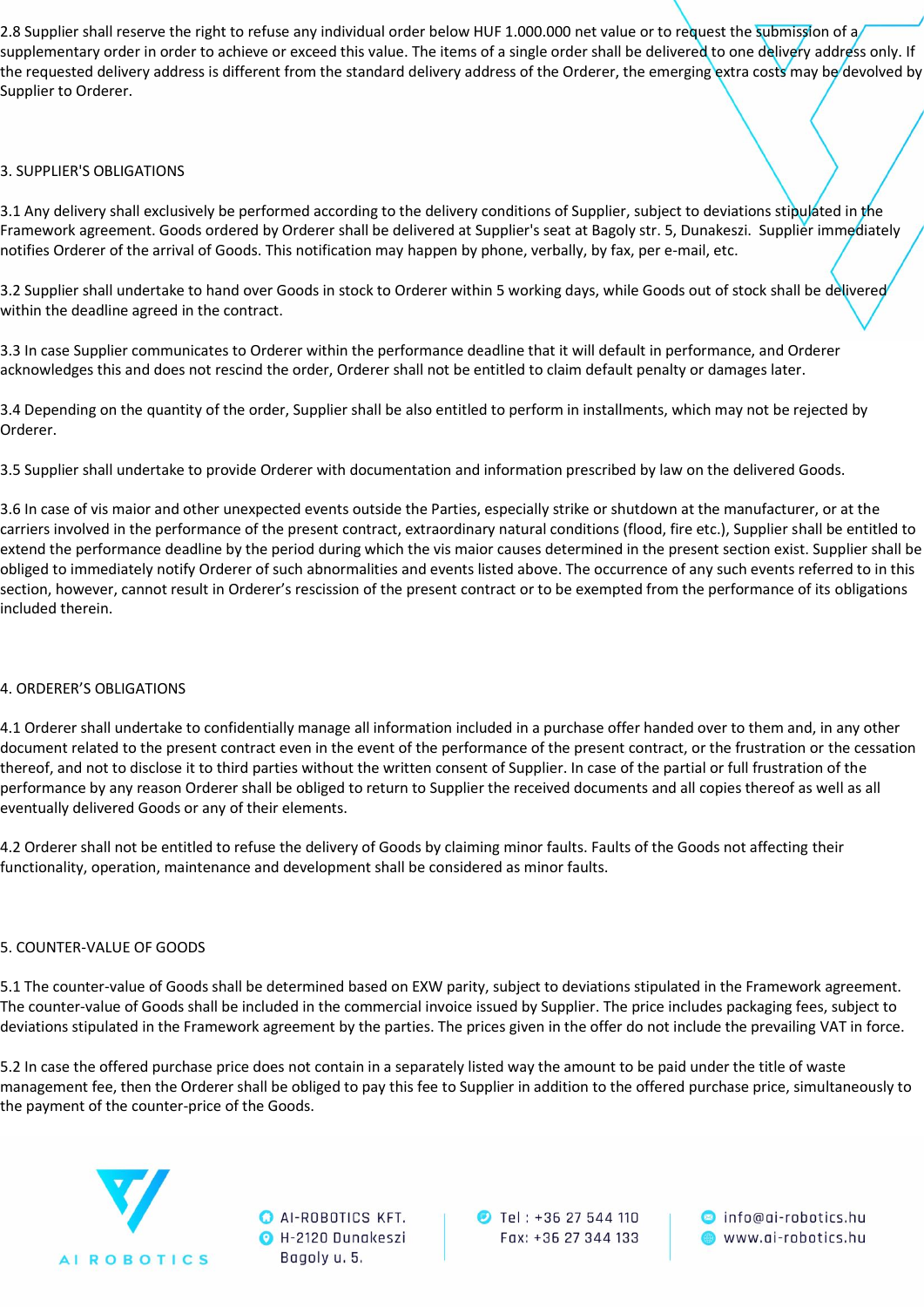5.3 Should any bank expenses emerge at Supplier's part, in the course of payments performed by bank transfer of Orderer to Supplier, these costs shall be paid by Orderer to Supplier, within 8 days upon the notification of Supplier thereof.

5.4 Orderer shall be obliged to transfer the counter-value of the ordered Goods, respectively all amounts eventually to be paid for Supplier under any other legal titles to Supplier's bank account. Orderer shall not be entitled to claim any eventual formal defects of the invoice or any difference in data. Upon Orderer's request, Supplier shall correct the invoice, however, with the payment deadline of the original invoice. Orderer shall not, under any legal title, be entitled to subtract from the counter-value of the invoice, including the legal titles of set-off and counter-claim.5.5 For Orderers who defaulted for over 14 day of payment delay in the course of their earlier purchases/orders, and later performed these defaults of theirs, Supplier shall reserve the right to hand over the ordered Goods only against payment in cash or prior bank transfer of the complete amount of purchase price.

5.6 Supplier shall reserve the right to amend the product prices due to changes in procurement conditions or extra costs emerging as result of the modification of the relevant legal background, specifically the introduction of new authorities' fees or taxes, or the ascent in the measures of the existing fees, respectively the changes in exchange rates, with a 15-day period of obligation for announcement.6.

# 6. RETENTION OF TITLE

6.1 Supplier shall retain the title of ownership of delivered Goods until the complete payment by Orderer of the entire purchase price and its eventual interests accrued, therefore during this period Orderer shall not be entitled to transfer the ownership of delivered Goods to third parties and shall not be entitled to encumber them either, or pledge them as security.

6.2 Should Orderer violate its obligations determined above, Supplier will be entitled to rescind the given Framework agreement or to terminate it with immediate effect awhile transporting back the Goods affected by retention of title, in case Orderer fails to meet its obligations even within a reasonable deadline set by Supplier to remedy the breach of contract. Orderer shall be obliged to return the goods affected by the retention of title.

The fact that Supplier transports back the Goods affected by retention of title and/or exercises the retention of title or sequesters the Goods affected by retention of title, shall not qualify in itself as the rescission of the given Framework agreement or its termination with immediate effect, unless Supplier would declare it expressly in a writing form.

#### 7. WARRANTY, GUARANTEE

7.1 Having received the Goods, Orderer shall be entitled to make a quality complaint as per conditions set out, in the legal regulation. Quality fault shall always be proven by Orderer. Should Orderer resell the Goods, it becomes liable for damages arising from transportation.

7.2 For products sold by Supplier, Supplier shall undertake a minimum warranty of 24 month following the delivery of the Goods (in measures differing by product groups) for the good quality and eligibility for proper use of the Goods. The condition of undertaking warranty is that Orderer uses the product for its proper use, as prescribed in the instructions for use. Supplier shall undertake warranty only for products the purchase price therof has been fully paid.

7.3 Supplier shall not be liable for conditions it is unable to affect. Such conditions are: natural catastrophe, activities of third parties, not proper use, installation, use or storing not as per instructions.

7.4 Supplier's obligation for warranty shall exclusively cover the original Orderer who shall not be entitled to transfer or assign its rights to third parties without Supplier's written consent.

7.5 The maximum amount of Supplier's liability shall be equal to the net purchase price paid by Orderer. Supplier shall not be liable for indirect and consequential damages.

7.6 In the absence of a contrary agreement, Supplier shall start the examination of the complaint as soon as possible following the receipt of the written report of the fault.

7.7 Warranty can be enforced at Supplier's premises.



**O** AI-ROBOTICS KFT. O H-2120 Dunakeszi Bagoly u. 5.

**D** Tel: +36 27 544 110 Fax: +36 27 344 133